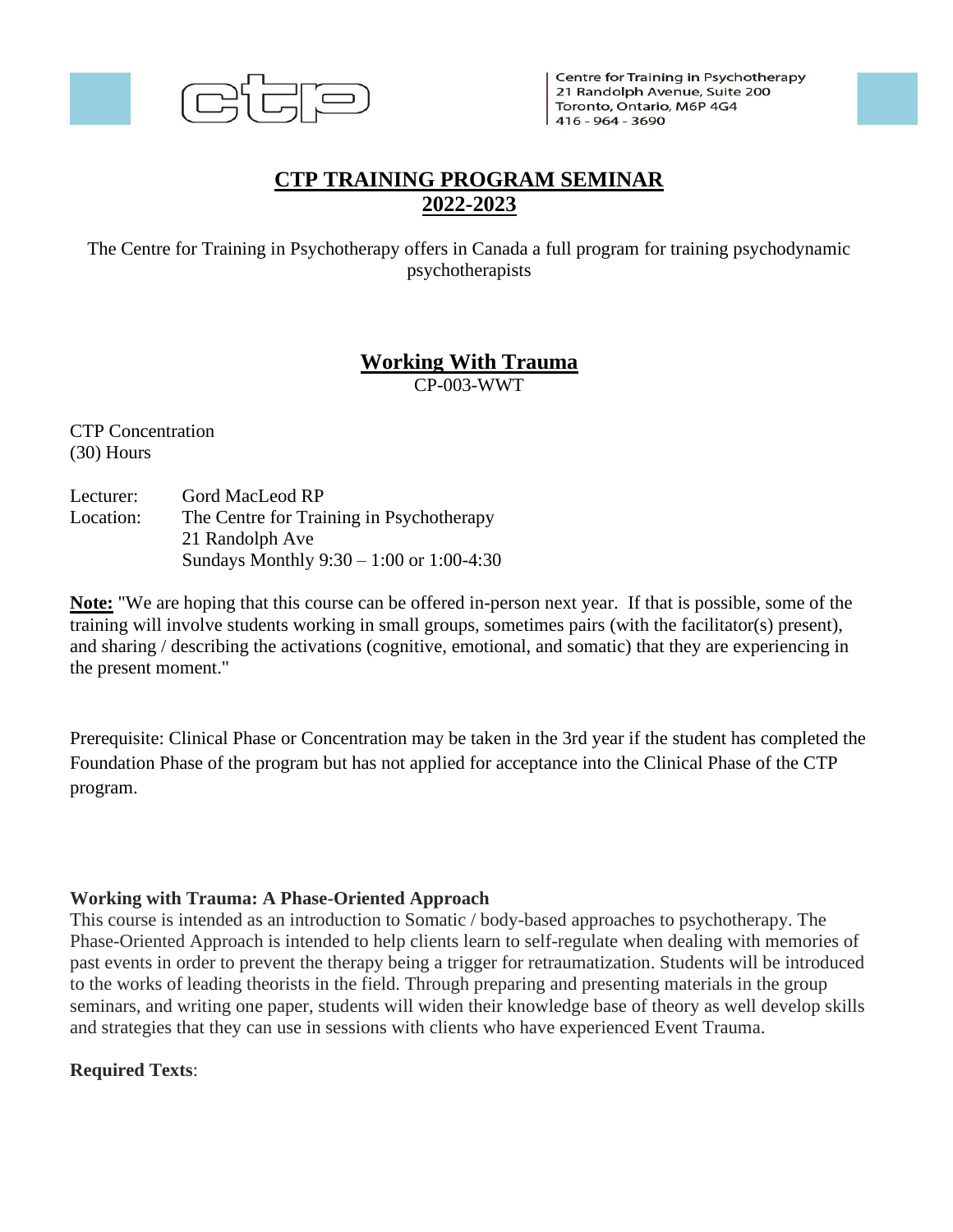

Centre for Training in Psychotherapy 21 Randolph Avenue, Suite 200 Toronto, Ontario, M6P 4G4  $1416 - 964 - 3690$ 

Fisher, Janina. Healing the fragmented selves of trauma survivors: Overcoming internal self-alienation. Taylor & Francis, 2017.

Ogden, Pat, Kekuni Minton, and Clare Pain. Trauma and the body: A sensorimotor approach to psychotherapy. WW Norton & Company, 2006.

### **Recommended Texts:**

Steele, Kathy, Suzette Boon, and Onno van der Hart. Treating Trauma-Related Dissociation: A Practical, Integrative Approach. WW Norton & Company, 2016.

Ogden, Pat, et al. Sensorimotor psychotherapy: Interventions for trauma and attachment. WW Norton & Co, 2015.

### **Method of Evaluation**

- 1. Readiness to participate in each class (10) 40%
- 2. Seminar presentation (1) 35%
- 3. Paper (1) 25%

## **Knowledge**

#### **Core Competency 1**

To increase understanding of the Phase-Oriented Approach and reflect fluency in and a capacity to use the learned objectives in an exploratory and creative manner.

- Phase 1 Symptom Reduction and Stabilization
- Phase 2 Treatment of Traumatic Memory
- Phase 3 Personality Integration

#### **Core Competency 2**

Working knowledge of the general concepts / terms related to trauma work

- hierarchical processing
- the window of tolerance
- the orienting response
- defensive subsystems
- sensorimotor processing

## **Skill**

#### **Core Competency 1**

Students will be expected to demonstrate an integration of theoretical knowledge and clinical practice of Engagement Skills and Strategies.

- Tracking
- Contact statements
- Experiments